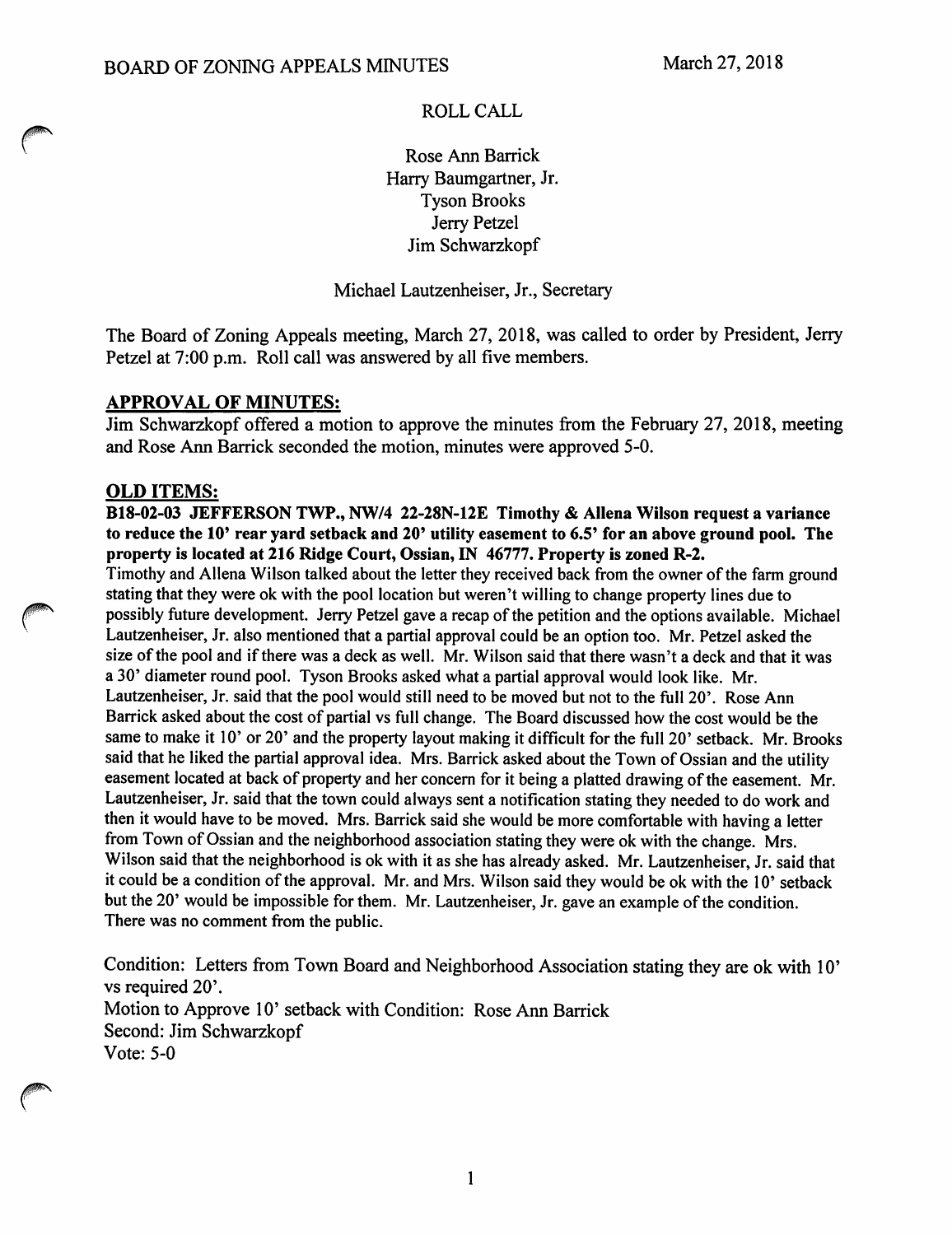#### *NEW ITEM:*

#### *#^ B18-03-04 JEFFERSON TWP.,NE/4 21-28N-12E Harry & Lois Gerber request* <sup>a</sup> *special exception to allow property owners to live in building* so *they can live and operate business out of same location.. The property is located at 1725 Hillcrest Drive, Ossian, IN 46777. Property is zoned B-3.*

Noah Cook explained the proposed petition. He said that he and a partner are starting up an e-commerce business and working variable hours. He said that it made sense to stay on the property. Mr. Cook gave a recap of the property and that there has only been a tenant occupy the building for 1 year out of the 9 years that the current owner has owned the property. Jerry Petzel confirmed the location. Mr. Cook he explained how allowing mixed use in this building would allow them to put more money back into the business. Tyson Brooks mentioned going thru the home when it was a model house. Rose Ann Barrick said that back in 2009 the town was not in favor and it was turned down. She said she spoke with 4 members of the board and that they are not in favor and they have concern of traffic in the area. She also mentioned a concern for family activities on the property. Mr. Cook talked about the problem back in 2009 was that the property was separate from the property they were supposed to be managing. He said that the home's garage has been converted into an office already and that after talking to the owner ofW-CAP LLC that they felt that this would add value to the properties since this lot would be up kept. Mrs. Barrick said that she is representing the Town of Ossian and they are against this petition. She said that then TK was allowed to build the model home it was never to be used as a home. Mr. Lautzenheiser, Jr. said that the ordinance amendment that would allow for this was approved after 2009. Mr. Brooks asked if it was his family moving in with him. Mr. Cook said that it would be himself along with this business partner Evan Troxel. He also mentioned contacting the Town of Ossian board members and gave a recap of their opinions. Mrs. Barrick asked where the workwould be located. Mr. Cook said that with ecommerce everything would be located inside. Mr. Lautzenheiser, Jr. asked if any other board members had any questions. Mr. Brooks asked if this was a long-term thing or more a stepping stone for the business. Mr. Cook said he wasn't sure of a timeframe. Mr. Petzel asked if there would be a possibility of moving to a warehouse. Mr. Cook explained that there are hopes for hiring several employees in the future. Mr. Brooks asked about a trial run. Mr. Lautzenheiser, Jr. talked about similar cases that the board has reviewed and approved. Mrs. Barrick talked about the history of the rezoning for Ossian from 20 to 25 years ago. Mr. Brooks mentioned a possibly condition to the approval. Mr. Lautzenheiser, Jr. asked about the concern for traffic issues and asked about any outdoor usage. Mr. Cook said that there would be minimal traffic and that there was an outdoor a patio. Mr. Lautzenheiser, Jr. asked if they would be willing to place a fence to block the patio area. Mr. Petzel asked more about the business traffic. Mr. Cook said that they currently drop the packages off for sending out. He said that there could possibly be traffic from a delivery truck for pick-ups and drop-offs.

Condition: Recorded Commitment that if either moves out then it would need to be reapproved. 1 year approval. Fence to shield back patio area. Motion to Approve with conditions: Tyson Brooks Second: Harry Baumgartner, Jr. Vote: 4-1 (Rose Ann Barrick)

#### *OTHER BUSINESS:*

Michael Lautzenheiser, Jr. mentioned the upcoming housing study meetings for the public. The dates, times, and locations are listed below. He also said that there is more information available at the Chamber. He talked about needing people on board and participating with the project to make it work.

**f^** April 3, <sup>2018</sup> 6PM-8 PM Southern Wells School April 5, 2018 6 PM-8 PM Ossian Elementary